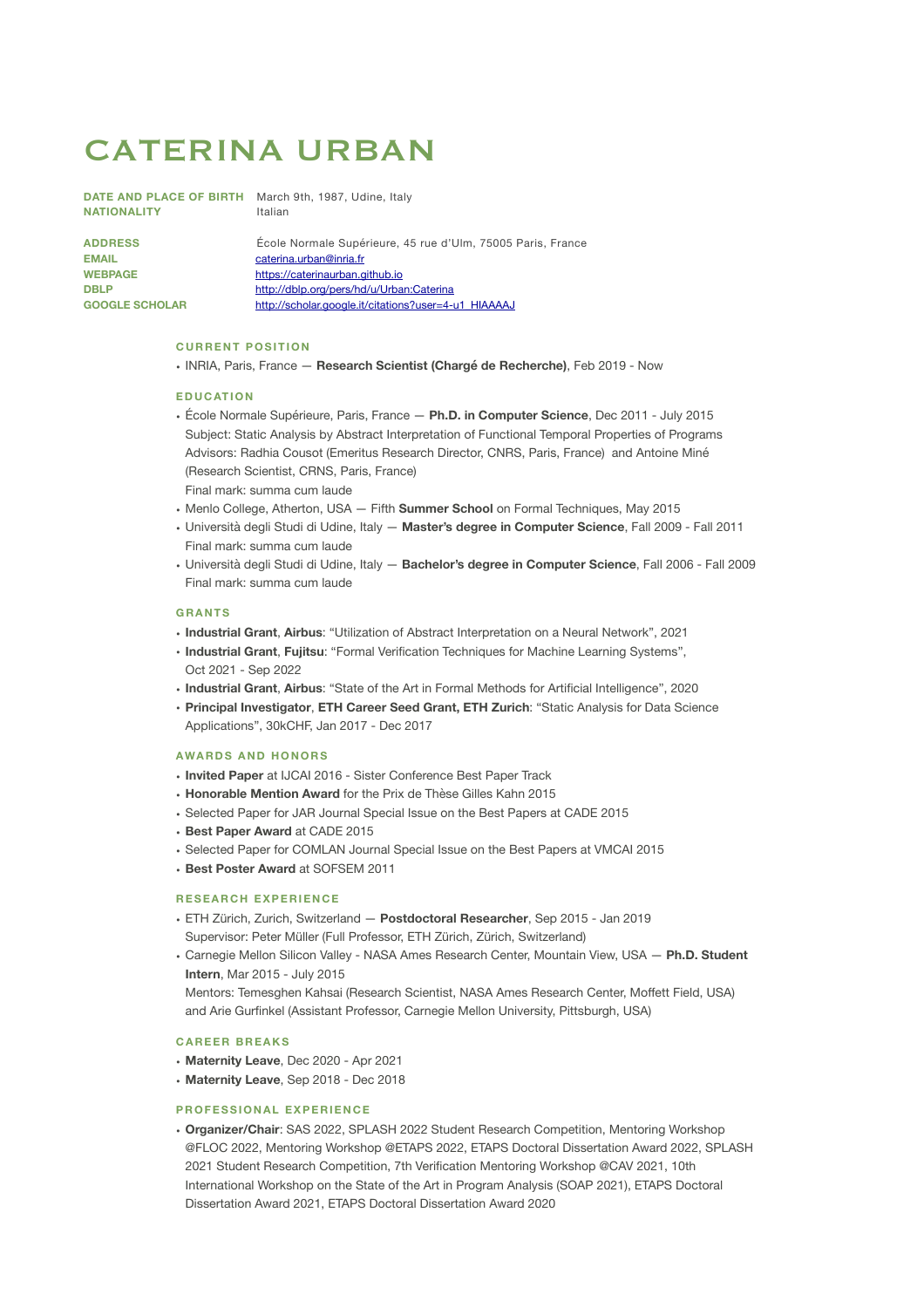- **Coordinator**: Dagstuhl Seminar 16471 Concurrency with Weak Memory Models: Semantics, Languages, Compilation, Verification, Static Analysis, and Synthesis
- **Executive Board Member**: ETAPS Executive Board (2019-now)
- **Steering Committee Member (International Workshops)**: SOAP (2022-2024)
- **Program Committee Member (International Conferences)**: ESOP 2023, ICTAC 2022, CAV 2022, POPL 2022, SBLP 2021, CAV 2021, NFM 2021, FAccT 2021, SAS 2020, VSTTE 2020, CAV 2020, ESOP 2020, VMCAI 2020, iFM 2019, EMSOFT 2019, LOPSTR 2019, CAV 2019, VMCAI 2019, EMSOFT 2018, iFM 2018, SAS 2018, CAV 2018, SAS 2017, SAS 2016, VMCAI 2016
- **Program Committee Member (International Workshops)**: SOAP 2020, TAPAS 2019, AVoCS 2019, NSV 2019, WST 2018, AVoCS 2018, HCVS 2018, SPLAH 2015 Demos,
- **Program Committee Member (Artifact Evaluations)**: PLDI 2019 Artifact Evaluation, POPL 2019 Artifact Evaluation, CAV 2015 Artifact Evaluation
- **Program Committee Member (Competitions)**: ACM SRC 2022, SPLASH 2020 SRC, PLDI 2018 SRC, SV-COMP 2015
- **Ethical Review Committee Member for International Conferences**: NeurIPS 2021
- **Guest Editor for International Journals**: Formal Methods in System Design (Special Issue on CAV 2020)
- **Reviewer (International Journals)**: Transactions on Programming Languages and Systems (2022), Software: Practice and Experience (2021), Transactions on Software Engineering (2018), Transactions on Software Engineering (2017), Transactions on Programming Languages and Systems (2017), Formal Methods in System Design (2017), Transactions on Programming Languages and Systems (2016), Acta Informatica (2016), Transactions on Programming Languages and Systems (2015)
- **Reviewer (International Conferences)**: SAS 2021, POPL 2020, NFM 2019, POPL 2018, ESOP 2017, VMCAI 2017, LOPSTR 2016, FM 2016, NFM 2016, TACAS 2016, ASE 2015, SAS 2015, CAV 2015, CAV 2014, TCS-B 2014
- **Reviewer (Book Manuscripts)**: MIT Press (2020)
- **Reviewer (Book Chapters)**: "Automatic Software Verification: An Overview of the State of the Art" (TBA)
- **Reviewer (PhD Manuscripts)**: Marco Zanella (Università degli Studi di Padova, Italy, March 2021)
- **PhD Defense Committee Member**: Julien Girard-Satabin (Université Paris-Saclay, France, November 2021), Emilio Incerto (Gran Sasso Science Institute, Italy, April 2019)
- **Other Committee Member**: Jury d'Admissibilité CRCN/ISFP at Inria Paris (2022), Commission des Emplois Scientifiques at Inria Paris (2021-2022)
- **Publicity Chair (International Conferences)**: SAS 2018, SAS 2017

# **TEACHING EXPERIENCE**

• **Lecturer** in the Advanced Track of the **13th International School of Rewriting (ISR 2022)**, Tbilisi, Georgia — Sep 2022

Course: Formal Methods for Machine Learning (Lectures: 3 hours)

- **Lecturer** in the **2nd Inria-DFKI European Summer School on Artificial Intelligence (IDESSAI 2022)**, Saarbrücken, Germany — Aug 2022 - Sep 2022
- **Lecturer** in the Master Program "Master Parisien de Recherche en Informatique" (MPRI), **Université de Paris**, Paris, France — Fall 2021 Course: Abstract Interpretation (Lectures: 10 hours)
- **Lecturer** in the Doctoral Program "Doctorate in Computer Science",
- **Gran Sasso Science Institute**, L'Aquila, Italy Spring 2021

Course: Abstract Interpretation and Applications Beyond the Beaten Track (Lectures: 6 hours)

- **Lecturer** in the Master Program "Master Parisien de Recherche en Informatique" (MPRI), **Université de Paris**, Paris, France — Fall 2020 Course: Abstract Interpretation (Lectures: 6 hours)
- **Head Teaching Assistant** in the Bachelor Program "Bachelor in Computer Science", **ETH Zürich**, Zurich, Switzerland — Spring 2018 Course: Formal Methods and Functional Programming (Exercise Sessions: 12 hours)
- **Teaching Assistant** in the Master Program "Master in Computer Science", **ETH Zürich**, Zurich, Switzerland — Fall 2017 Course: Concepts of Object Oriented Programming (Exercise Sessions: 18 hours)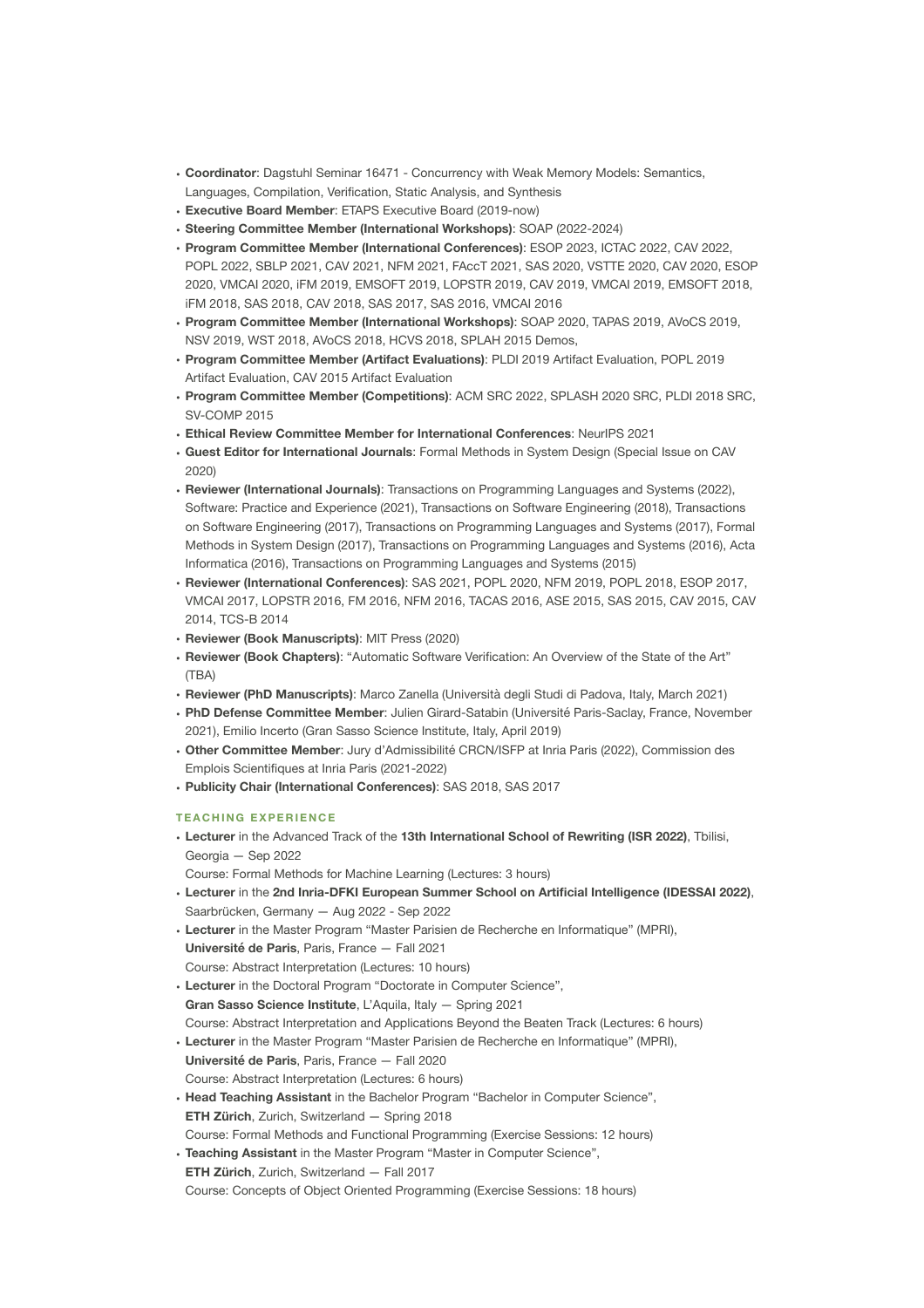- **Teaching Assistant** in the Bachelor Program "Bachelor in Computer Science", **ETH Zürich**, Zurich, Switzerland — Spring 2017 Course: Formal Methods and Functional Programming (Exercise Sessions: 12 hours)
- **Head Teaching Assistant** in the Master Program "Master in Computer Science", **ETH Zürich**, Zurich, Switzerland — Fall 2016 Course: Concepts of Object Oriented Programming (Exercise Sessions: 14 hours)
- **Teaching Assistant** in the Bachelor Program "Bachelor in Computer Science", **ETH Zürich**, Zurich, Switzerland — Spring 2016 Course: Formal Methods and Functional Programming (Exercise Sessions: 12 hours)
- **Teaching Assistant** in the Doctoral Program "Doctorate in Computer Science" and Master Program "Master in Computer Science", **ETH Zürich**, Zurich, Switzerland — Fall 2015 Seminar: Research Topics in Software Engineering
- **Teaching Assistant** in the Master Program "Master in Computer Science", **ETH Zürich**, Zurich, Switzerland — Fall 2015
- Course: Concepts of Object Oriented Programming (Exercise Sessions: 10,5 hours)
- **Lecturer** in the Bachelor Program "Frontières du Vivant" (FdV), **Université Paris Descartes** (Paris 5), Paris, France — Spring 2015
- Course: Mathematics (Lectures: 10 hours, Exercise Sessions: 2 hours)
- **Invited Lecturer** in the Master Program "Master Parisien de Recherche en Informatique" (MPRI), **Université Paris Diderot** (Paris 7), Paris, France — Fall 2014 Course: Abstract Interpretation (Lectures: 1,5 hours)
- **Lecturer** in the Bachelor Program "Frontières du Vivant" (FdV), **Université Paris Descartes** (Paris 5), Paris, France — Fall 2014
- Course: Mathematics (Lectures: 7,5 hours, Exercise Sessions: 3 hours)
- **Lecturer** in the Bachelor Program "Frontières du Vivant" (FdV), **Université Paris Descartes** (Paris 5), Paris, France — Spring 2014
- Course: Mathematics (Lectures: 6 hours, Exercise Sessions: 4 hours)
- **Lecturer** in the Bachelor Program "Frontières du Vivant" (FdV), **Université Paris Descartes** (Paris 5), Paris, France — Fall 2013
- Course: Mathematics (Lectures: 4 hours, Exercise Sessions: 10 hours)

# **MENTORING EXPERIENCE**

- Serge Durand "Formal Specification of Machine Learning Algorithms" **PhD Thesis**, Université Paris-Saclay, France, Nov 2021 - Nov 2024 (expected)
- Denis Mazzucato "Static Analysis by Abstract Interpretation of Machine-Learned Software" **PhD Thesis**, École Normale Supérieure, France, Oct 2020 - Oct 2023 (expected)
- Ali El Husseini (Master Student @ École Normale Supérieure Paris-Saclay, France) **M2 Research Internship**, École Normale Supérieure Paris-Saclay & École Normale Supérieure, Mar 2022 - Aug 2022
- Luca Negrini (Phd Student @ Università Ca' Foscari Venezia, Italy) **Research internship**, École Normale Supérieure, Jan 2022 - Apr 2022
- Guruprerana Shabadi (Bachelor Student @ École Polytechnique, France) **L3 Research Internship**, École Normale Supérieure, Jan 2022 - Mar 2022
- Abhinandan Pal (Bachelor Student @ IIIT Kalyani, India)
- **Research Internship**, École Normale Supérieure, Dec 2021 Jan 2022
- Serge Durand (Master Student @ École Normale Supérieure Paris-Saclay, France) **M1 Research Internship**, École Normale Supérieure, France, Jun 2020 - Aug 2020
- Marco Zanella (Phd Student @ Università degli Studi di Padova, Italy) **Research Internship**, École Normale Supérieure, France, May 2020 - Aug 2020
- Radwa Sherif Abdelbar (Bachelor Student @ German University in Cairo, Egypt) "Automated Checking of Implicit Assumptions on Textual Data"
- **Bachelor's Thesis**, ETH Zürich, Switzerland, Mar 2018 Aug 2018.
- Lowis Engel "Usage Analysis of Data Stored in Map Data Structures" **Master's Thesis**, ETH Zürich, Switzerland, Feb 2018 - Aug 2018.
- Madelin Schumacher "Automated Generation of Data Quality Tests" **Master's Thesis**, ETH Zürich, Switzerland, Sep 2017 - Mar 2018.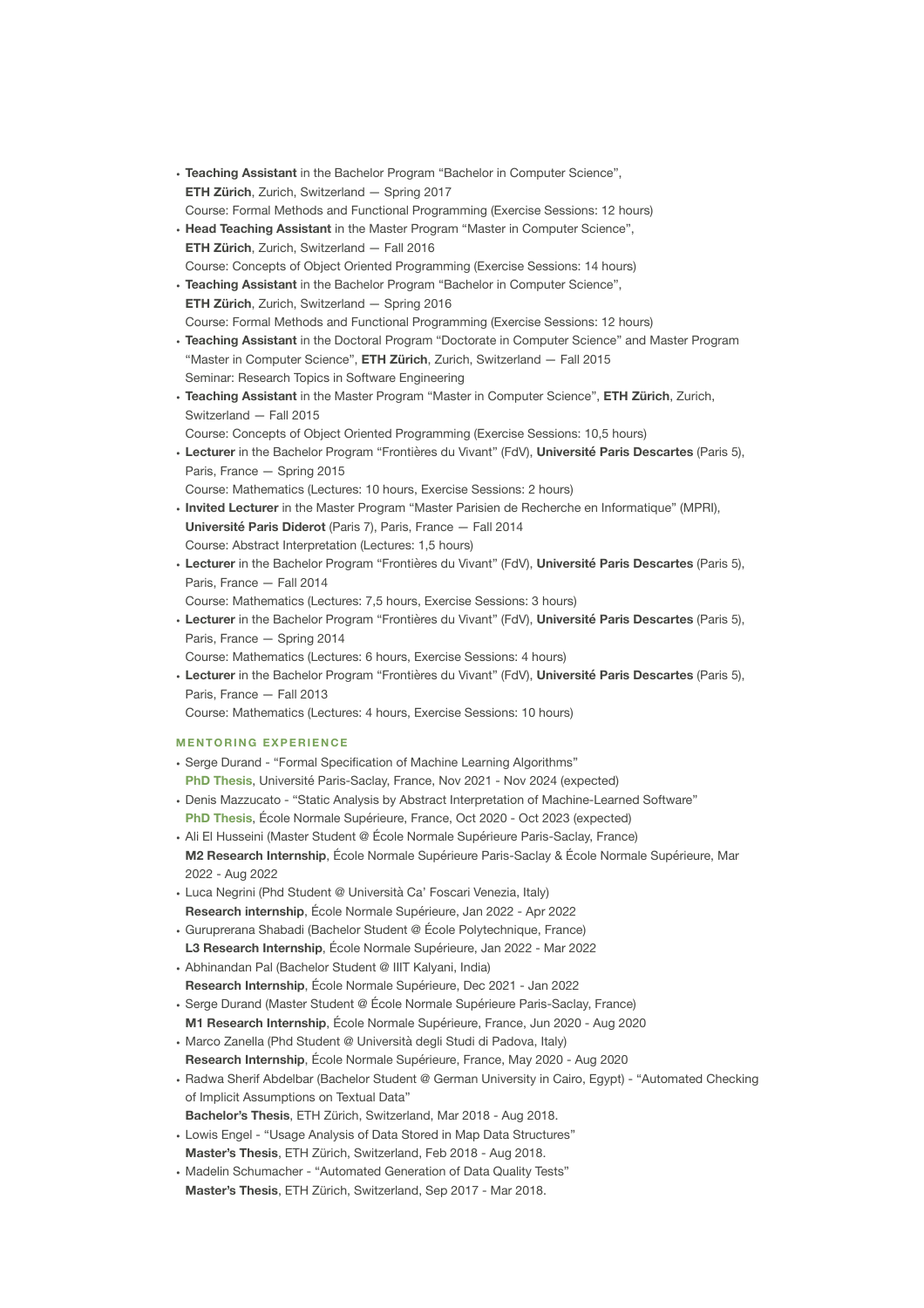- Samuel Ueltschi "Proving Temporal Properties by Abstract Interpretation" **Master's Thesis**, ETH Zürich, Switzerland, Mar 2017 - Sep 2017.
- Mostafa Hassan (Bachelor Student @ German University in Cairo, Egypt) "A Static Type Inference for Python"
- **Bachelor's Thesis**, ETH Zürich, Switzerland, Mar 2017 Aug 2017.
- Simon Wehrli "Static Program Analysis of Data Usage Properties" **Master's Thesis**, ETH Zürich, Switzerland, Feb 2017 - Aug 2017.
- Flurin Rindisbacher "Interprocedural Analysis in Sample" **Master's Thesis**, ETH Zürich, Switzerland, Mar 2017 - Aug 2017.
- Severin Münger "Inference of Pointwise Specifications for Heap-Manipulating Programs" **Master's Thesis**, ETH Zürich, Switzerland, Sep 2016 - Mar 2017.
- Nathanaël Courant (Bachelor Student @ École Normale Supérieure, France) **L3 Research Internship**, ETH Zürich, Switzerland, Jun 2016 - Jul 2016.
- Lukas Neukom "Termination Analysis of Heap-Manipulating Programs by Abstract Interpretation" **Master's Thesis**, ETH Zürich, Switzerland, Mar 2016 - Sep 2016.
- Seraiah Walter "Automatic Inference of Quantified Permissions by Abstract Interpretation" **Master's Thesis**, ETH Zürich, Switzerland, Feb 2016 - Aug 2016.

# **PUBLICATIONS - INTERNATIONAL JOURNALS**

- Vijay D'Silva and **Caterina Urban**, **Abstract Interpretation as Automated Deduction** In Journal of Automated Reasoning (JAR), 2017.
- **Caterina Urban** and Antoine Miné, **Inference of Ranking Functions for Proving Temporal Properties by Abstract Interpretation** In Computer Languages Systems and Structures (COMLAN), 2017.

#### **PUBLICATIONS - INTERNATIONAL CONFERENCES**

# • Francesco Ranzato, **Caterina Urban**, Marco Zanella, **Fairness-Aware Training of Decision Trees by Abstract Interpretation**

In Proc. 30th International Conference on Information and Knowledge Management (CIKM 2021) Acceptance rate: 21.7%

• Denis Mazzucato, **Caterina Urban**, **Reduced Products of Abstract Domains for Fairness Certification of Neural Networks**

In Proc. 28th Static Analysis Symposium (SAS 2021) *Awarded the Validated, Extensible, and Available Artifact Evaluation Badges* Acceptance rate: 55%

• **Caterina Urban**, Maria Christakis, Valentin Wüstholz, and Fuyuan Zhang, **Perfectly Parallel Causal-Fairness Certification of Neural Networks** In Proc. of the ACM on Programming Languages (PACMLPL), OOPSLA 2020 *Awarded the Functional, Reusable, and Available Artifact Evaluation Badges* Acceptance rate: 36.1% • **Caterina Urban**, **Static Analysis of Data Science Software** In Proc. 26th Static Analysis Symposium (SAS 2019) - **Invited Paper** • **Caterina Urban**, Samuel Ueltschi, and Peter Müller, **Abstract Interpretation of CTL Properties** In Proc. 25th Static Analysis Symposium (SAS 2018) *Awarded the Artifact Evaluation Badge* Acceptance rate: 48.6% • Mostafa Hassan, **Caterina Urban**, Marco Eilers, and Peter Müller, **MaxSMT-Based Type Inference for Python 3** In Proc. 30th International Conference on Computer Aided Verification (CAV 2018) *Awarded the Artifact Evaluation Badge* Acceptance rate: 30.2% • Jérôme Dohrau, Alexander J. Summers, **Caterina Urban**, Severin Münger, and Peter Müller,

**Permission Inference for Array Programs** In Proc. 30th International Conference on Computer Aided Verification (CAV 2018) *Awarded the Artifact Evaluation Badge* Acceptance rate: 30.2%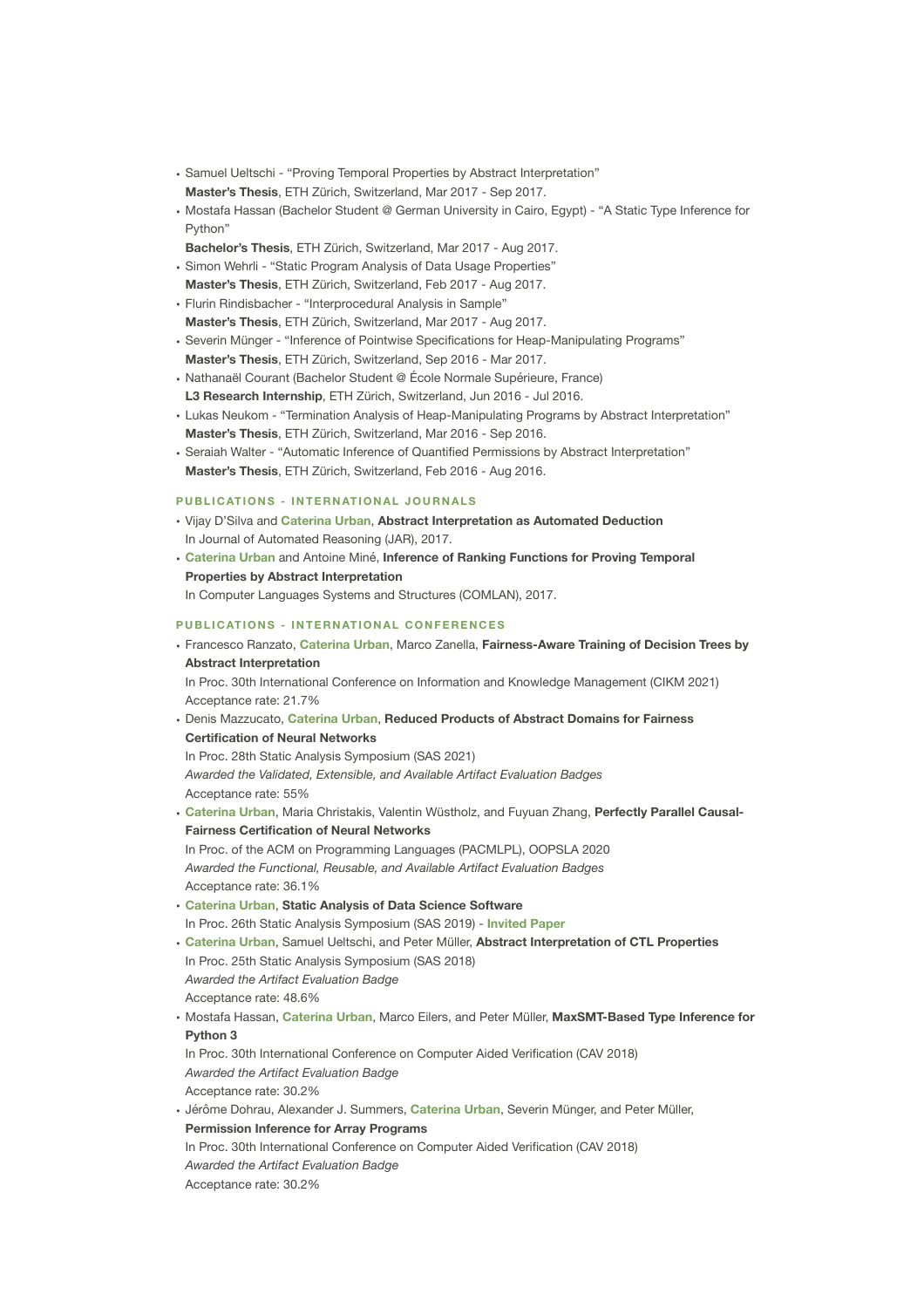- **Caterina Urban** and Peter Müller, **An Abstract Interpretation Framework for Input Data Usage** In Proc. 27th European Symposium on Programming (ESOP 2018) Acceptance rate: 31.6%
- Nathanaël Courant and **Caterina Urban**, **Precise Widening Operators for Proving Termination by Abstract Interpretation**

In Proc. 23rd International Conference on Tools and Algorithms for the Construction and Analysis of Systems (TACAS 2017)

Acceptance rate: 28.7%

- Vijay D'Silva and **Caterina Urban**, **Büchi, Lindenbaum, Tarski: A Program Analysis Appetizer** In Proc. 25th International Joint Conference on Artificial Intelligence (IJCAI 2016) - **Invited Paper**
- **Caterina Urban** and Arie Gurfinkel and Temesghen Kahsai, **Synthesizing Ranking Functions from Bits and Pieces**

In Proc. 22nd International Conference on Tools and Algorithms for the Construction and Analysis of Systems (TACAS 2016)

Acceptance rate: 25.1%

- Vijay D'Silva and **Caterina Urban**, **Abstract Interpretation as Automated Deduction** In Proc. 25th International Conference on Automated Deduction (CADE 2015) - **Best Paper Award** Acceptance rate: 42.4%
- Vijay D'Silva and **Caterina Urban**, **Conflict-Driven Abstract Interpretation for Conditional Termination**

In Proc. 27th International Conference on Computer Aided Verification (CAV 2015) Acceptance rate: 27.4%

• **Caterina Urban**, **FuncTion: An Abstract Domain Functor for Termination** In Proc. 21st International Conference on Tools and Algorithms for the Construction and Analysis of Systems (TACAS 2015)

Acceptance rate: 27.4%

• **Caterina Urban** and Antoine Miné, **Proving Guarantee and Recurrence Temporal Properties by Abstract Interpretation**

In Proc. 16th International Conference on Verification, Model Checking and Abstract Interpretation (VMCAI 2015)

Acceptance rate: 45.3%

• **Caterina Urban** and Antoine Miné, **A Decision Tree Abstract Domain for Proving Conditional Termination**

In Proc. 21st International Static Analysis Symposium (SAS 2014) Acceptance rate: 37.7%

- **Caterina Urban** and Antoine Miné, **An Abstract Domain to Infer Ordinal-Valued Ranking Functions** In Proc. 23rd European Symposium on Programming (ESOP 2014) Acceptance rate: 24.8%
- **Caterina Urban**, **The Abstract Domain of Segmented Ranking Functions** In Proc. 20th International Static Analysis Symposium (SAS 2013) Acceptance rate: 41%
- Marino Miculan and **Caterina Urban**, **Formal Analysis of Facebook Connect Single Sign-On Authentication Protocol**

In Proc. Student Research Forum of 37th International Conference on Current Trends in Theory and Practice of Computer Science (SOFSEM 2011) - **Best Poster Award**

# **PUBLICATIONS - INTERNATIONAL WORKSHOPS**

- **Caterina Urban** and Antoine Miné, **To Infinity… and Beyond!** In Proc. 14th International Workshop on Termination (WST 2014)
- **Caterina Urban**, **Piecewise-Defined Ranking Functions** In Proc. 13th International Workshop on Termination (WST 2013)

#### **OTHER PUBLICATIONS**

• **Caterina Urban**, **Analyse Statique par Interprétation Abstraite de Propriétés Temporelles des Programmes**

In 1024 - Bulletin de la Société Informatique de France, April 2016. <http://www.societe-informatique-de-france.fr/wp-content/uploads/2016/04/1024-no8-Urban.pdf>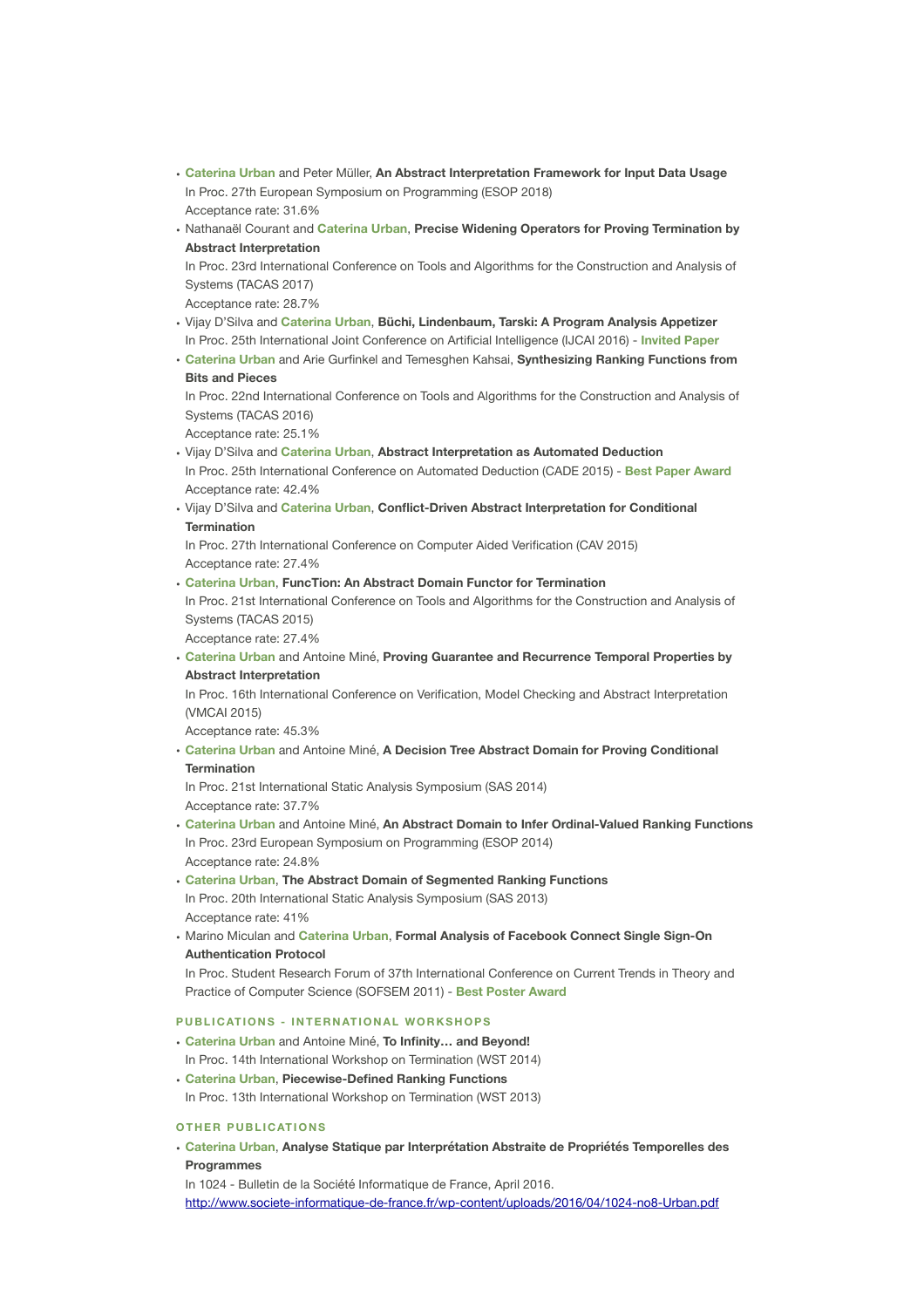• **Caterina Urban**, **Ce Qu'Achille a Fait Calculer à la Tortue** In Blog Binaire, March 2016. <http://binaire.blog.lemonde.fr/2016/03/25/ce-quachille-a-fait-calculer-a-la-tortue/>

# **INVITED TALKS**

- **Jul 2022**: TBA
- *Dagstuhl Seminar 22291 "Machine Learning and Logical Reasoning: The New Frontier"*, Schloss Dagstuhl, Germany.
- **Jul 2022**: TBA

*"From Theory to Practice" Workshop, Verified Software Programme*, Isaac Newton Institute for Mathematical Sciences, UK.

• **June 2022**: "Static Analysis for Data Scientists"

*11th International Workshop on the State Of the Art in Program Analysis (SOAP 2022)*, San Diego, USA

- **May 2022**: "Static Analysis for Data Scientists" "*Challenges of Software Verification" Workshop*, Ca' Foscari University, Venice, Italy.
- **May 2022**: "Interprétation Abstraite des Réseaux de Neurones" *La Demi-Heure de Science*, Inria Paris, Paris, France
- **Nov 2021**: "An Abstract Interpretation Recipe for Machine Learning Fairness" *Journées du GT Vérif 2021*, ENS Paris-Saclay, Gif-sur-Yvette, France
- **Nov 2021**: "An Abstract Interpretation Recipe for Machine Learning Fairness" CEA-LIST, Palaiseau, France
- **July 2021**: "An Abstract Interpretation Recipe for Machine Learning Fairness" *4th Workshop on Formal Methods for ML-Enabled Autonomous Systems (FoMLAS)*, Los Angeles, USA (remote)
- **May 2021**: "Perfectly Parallel Fairness Certification of Neural Networks" École Normale Supérieure, Paris, France (remote)
- **Feb 2021**: "Formal Methods for Robust Artificial Intelligence: State of the Art" Airbus, Toulouse, France (remote)
- **Jan 2021**: "Perfectly Parallel Fairness Certification of Neural Networks" *Lorentz Center Workshop "Robust Artificial Intelligence"*, Lorentz Center, The Netherlands (remote)
- **Jan 2021**: "Formal Methods for Robust Artificial Intelligence: State of the Art" *Lorentz Center Workshop "Robust Artificial Intelligence"*, Lorentz Center, The Netherlands (remote) <https://www.youtube.com/watch?v=ayXLWs4G4RU>
- **Nov 2020**: "Static Analysis for Data Science" INSERM, Paris, France (remote)
- **Jul 2020**: "A Static Analyzer for Data Science Software" *2nd Workshop on Democratizing Software Verification (DSV)*, Los Angeles, USA (remote) <https://www.youtube.com/watch?v=f8Cjpt-rzxE&t=4374s>
- **Jun 2020**: "Perfectly Parallel Fairness Certification of Neural Networks" <https://webconf.gricad.cloud.math.cnrs.fr/b/kha-fem-gu3> INRIA Rennes, Rennes, France (remote)
- **Jun 2020**: "Perfectly Parallel Fairness Certification of Neural Networks" <https://bbb2.math.univ-paris-diderot.fr/b/sid-3jt-7ak> IRIF, Paris, France (remote)
- **May 2020**: "Perfectly Parallel Fairness Certification of Neural Networks" Tel Aviv University, Tel Aviv, Israel (remote)
- **May 2020**: "Perfectly Parallel Fairness Certification of Neural Networks" Thales Research & Technology, Palaiseau, France (remote)
- **October 2019**: "Static Analysis of Data Science Software" [https://youtu.be/DX\\_wOrq9J18](https://youtu.be/DX_wOrq9J18)
- *26th Static Analysis Symposium (SAS 2019)*, Porto, Portugal
- **April 2019**: "What Programs Want: Automatic Inference of Input Data Specifications" Gran Sasso Science Institute (GSSI), L'Aquila, Italy.
- **May 2018**: "Static Program Analysis for a Software-Driven Society" INRIA Paris, Paris, France.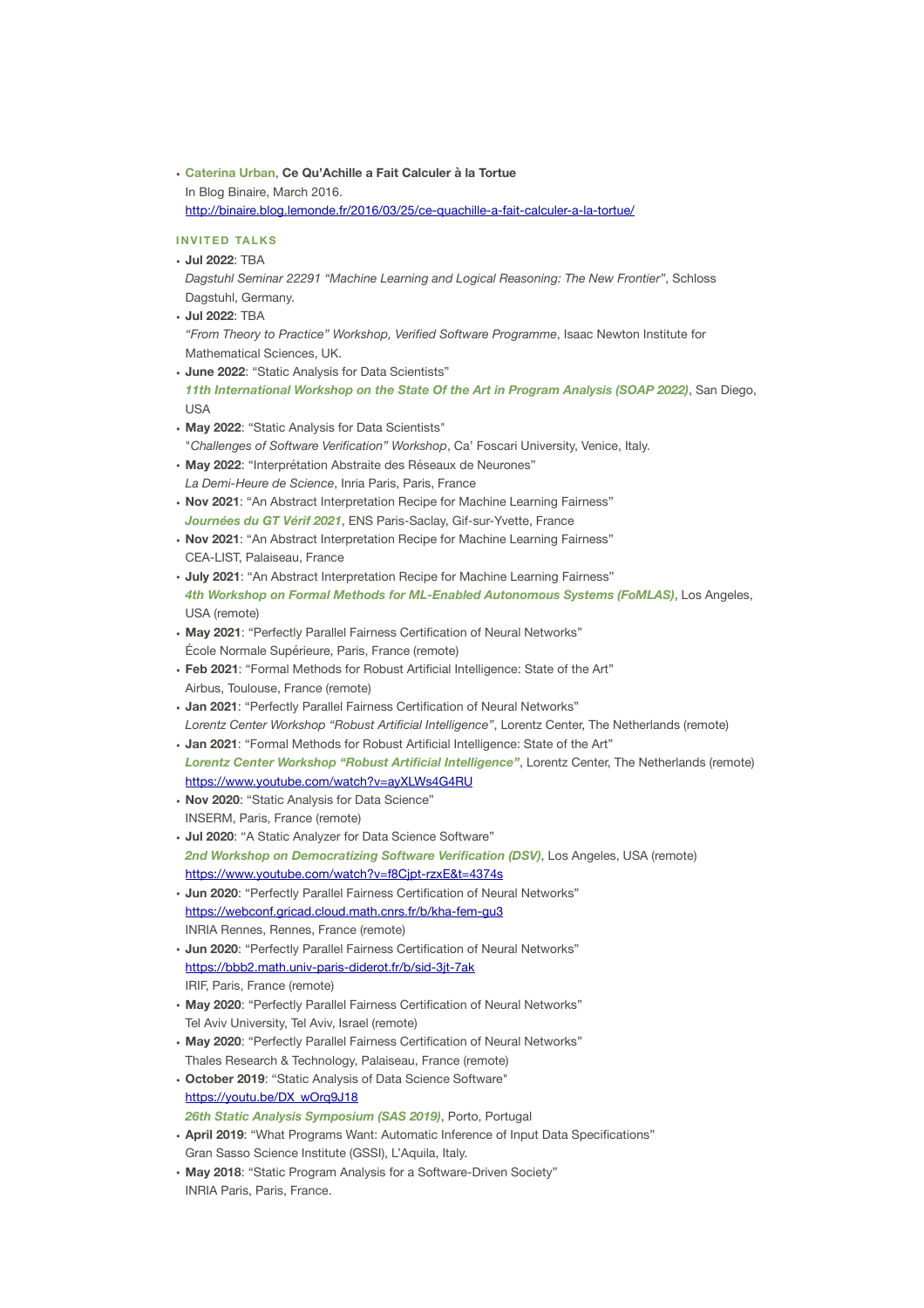- **May 2018**: "Static Program Analysis for a Software-Driven Society" TU Wien, Vienna, Austria.
- **March 2018**: "Static Program Analysis for a Software-Driven Society" <https://memento.epfl.ch/event/ic-colloquium-static-program-analysis-for-a-softwa/> École Polytechnique Fédérale de Lausanne, Lausanne, Switzerland.
- **March 2018**: "Static Program Analysis for a Software-Driven Society" <https://www.stevens.edu/events/static-program-analysis-software-driven-society> Stevens Institute of Technology, Hoboken, New Jersey, USA.
- **March 2018**: "Static Program Analysis for a Software-Driven Society" Max Planck Institute for Software Systems, Kaiserslautern, Germany.
- **October 2017**: "An Abstract Interpretation Framework for Input Data Usage" *Shonan Meeting 100 "Analysis and Verification of Pointer Programs", Shonan Village Center, Japan*
- **September 2017**: "An Abstract Interpretation Framework for Input Data Usage" *Shonan Meeting 108 "Memory Abstraction, Emerging Techniques and Applications", Shonan Village* Center, Japan
- **January 2017**: "Synthesizing Ranking Functions from Bits and Pieces" Université Pierre et Marie Curie (Paris 6), Paris, France.
- **May 2016**: "Bringing Abstract Interpretation to Termination and Beyond" *Dagstuhl Seminar 16201 "Synergies among Testing, Verification, and Repair for Concurrent Programs"*, Schloss Dagstuhl, Germany.
- **January 2016**: "Analyse Statique par Interprétation Abstraite de Propriétés Temporelles des Programmes"
- *Congrès SIF 2016*, Strasbourg, France.
- **August 2015**: "Abstract Interpretation as Automated Deduction" TU Wien, Vienna, Austria.
- **July 2015**: "Counterexample-Guided Inference of Ranking Functions" SRI International, Menlo Park, USA.
- **December 2014**: "Proving Guarantee and Recurrence Temporal Properties by Abstract Interpretation" University of Udine, Udine, Italy.
- **November 2014**: "Proving Guarantee and Recurrence Temporal Properties by Abstract Interpretation" ETH Zurich, Zurich, Switzerland.
- **October 2014**: "Automatic Inference of Ranking Functions by Abstract Interpretation" Queen Mary University of London, London, UK.
- **August 2014**: "Automatic Inference of Ranking Functions by Abstract Interpretation" *Dagstuhl Seminar 14352 "Next Generation Static Software Analysis Tools"*, Schloss Dagstuhl, Germany.
- **June 2014**: "Automatic Inference of Ranking Functions by Abstract Interpretation" University College London, London, UK.
- **May 2014**: "An Abstract Domain to Infer Ordinal-Valued Ranking Functions" INRIA Rennes, Rennes, France.
- **March 2014**: "Automatic Inference of Ranking Functions by Abstract Interpretation" INRIA Paris-Rocquencourt, France.
- **January 2014**: "Automatic Inference of Ranking Functions by Abstract Interpretation" IBM Thomas J. Watson Research Center, Yorktown Heights, USA.
- **November 2013**: "The Abstract Domain of Piecewise-Defined Ranking Functions" East China Normal University, Shanghai, China.
- **November 2013**: "The Abstract Domain of Piecewise-Defined Ranking Functions" *2nd Workshop on Analysis and Verification of Dependable Cyber Physical Software (AVDCPS 2013)*, Changsha, China.
- **March 2013**: "The Abstract Domain of Segmented Ranking Functions" University of Udine, Udine, Italy.

# **LANGUAGES**

- **Italian**: mother tongue
- **English**: very good, spoken and written
- **French**: good, spoken and written